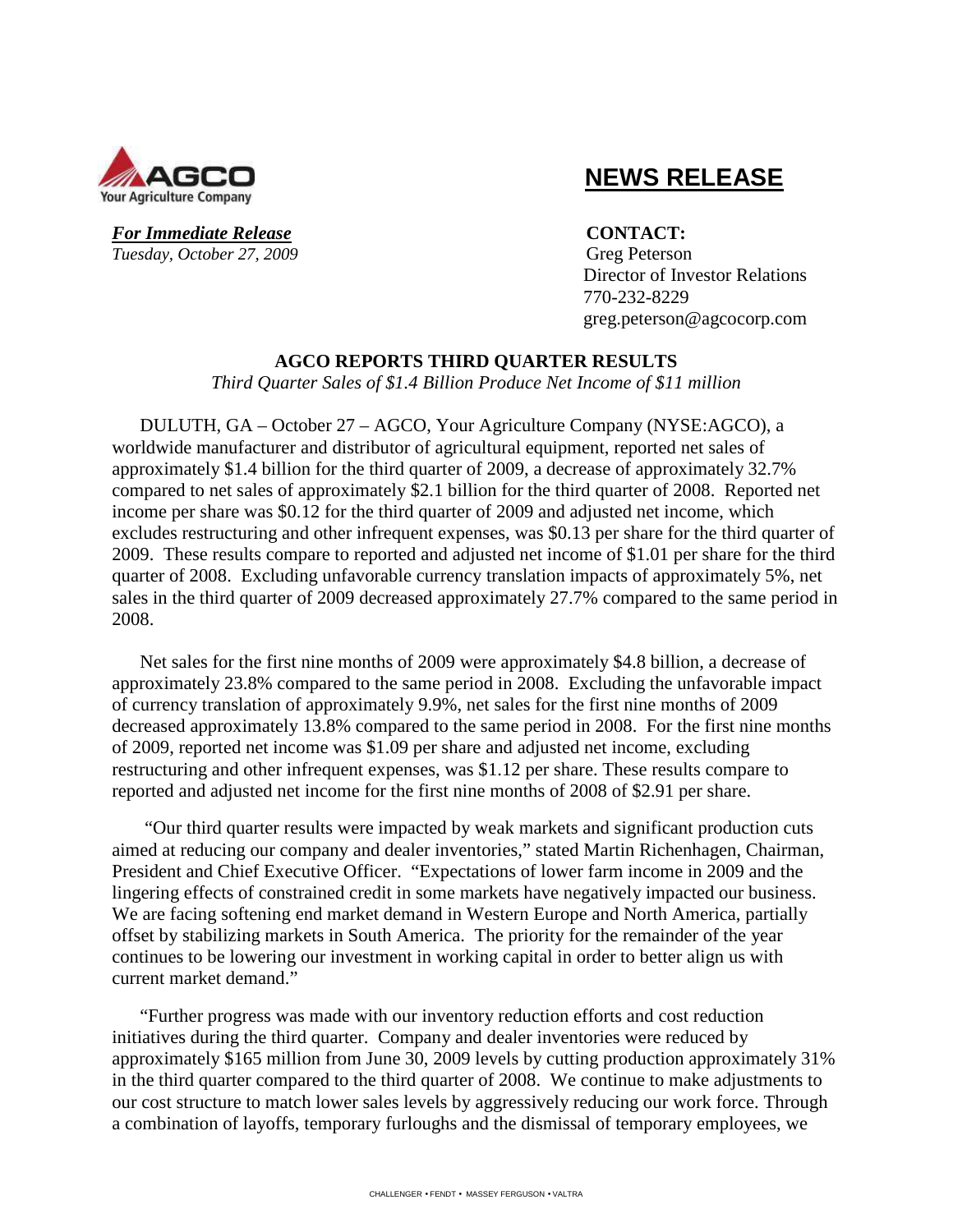have lowered our workforce by approximately 25% since the beginning of the year. We are not, however, losing sight of our long-term objectives to expand and upgrade our product offerings and improve our profitability. We are continuing to invest in new product development, distribution enhancements and productivity improvements in our production facilities."

AGCO's Europe/Africa/Middle East (EAME) region reported a sales decline of approximately 30.3% compared to the third quarter of 2008, excluding unfavorable currency translation impacts. Demand in the third quarter of 2009 softened significantly in France, Germany, Finland and Scandinavia, while the Russian and Eastern European markets continue to be extremely weak. In the North American region, sales in the third quarter declined approximately 31.9% on a constant currency basis compared to the same period in 2008. Lower sales of tractors under 100 horsepower and hay products tied to the dairy and cattle sectors, in addition to dealer inventory reductions resulted in the decline in North American sales. AGCO's South American region reported a sales decline of approximately 20.5% compared to the third quarter of 2008, excluding unfavorable currency translation impacts. Dry weather and credit constraints have resulted in weaker demand.

Lower net sales, reduced gross margins and the negative impact of currency translation all contributed to a decline in income from operations for the third quarter and first nine months of 2009. Gross margins declined due to lower production volumes and a weaker product mix, partially offset by the impact of reduced workforce levels and cost containment initiatives. The Company continued its investment in engineering in the first nine months of 2009 at levels slightly below the prior year. Unit production of tractors and combines for the third quarter of 2009 was approximately 31% below comparable 2008 levels.

# **Market Update**

| rnaast 7 Cha Rouan Sans              |                   |                   |
|--------------------------------------|-------------------|-------------------|
|                                      | <b>Tractors</b>   | <b>Combines</b>   |
|                                      | Change from       | Change from       |
| Nine Months Ended September 30, 2009 | Prior Year Period | Prior Year Period |
| North America                        | $-22\%$           | $+19%$            |
| South America                        | $-22\%$           | $-49%$            |
| Europe                               | $-14%$            | $-7\%$            |

### *Industry Unit Retail Sales*

#### *North America*

Industry unit retail sales of high horsepower tractors were down approximately 19% and 11% in the third quarter and first nine months of 2009, respectively, compared to strong levels in the prior year. Industry sales of tractors under 100 horsepower declined approximately 24% in the first nine months of 2009 compared to the prior year due to weakness in the landscaping, residential construction and dairy sectors. Industry unit retail sales of combines for the first nine months of 2009 grew by approximately 19% compared to the prior year period.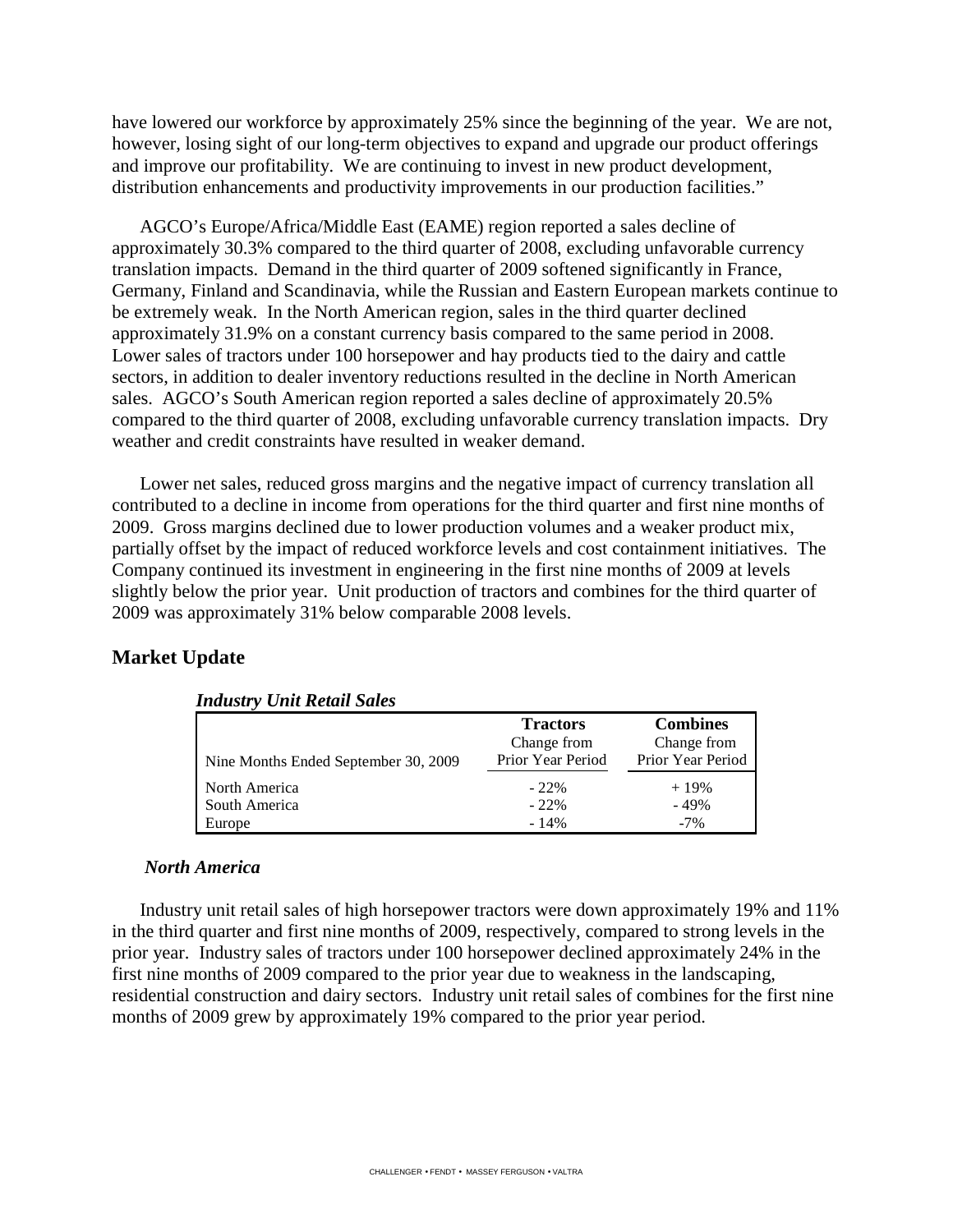#### *South America*

For the first nine months of 2009, industry unit retail sales of tractors declined approximately 22% compared to the same period last year. Weak market conditions in Argentina and Brazil have contributed to most of the decline. In the third quarter of 2009, industry conditions improved in Brazil as new government financing programs strengthened demand. The mix of tractor sales in Brazil remained weighted toward smaller tractors. The Brazilian government's special financing plan for small farms continued to stimulate sales of lower horsepower tractors during the third quarter of 2009.

#### *Europe*

Industry retail units declined approximately 14% in the first nine months of 2009 with weaker market conditions across Europe. During the third quarter of 2009, the slow-down in industry demand accelerated across Western Europe, especially in the two largest markets of France and Germany. The markets of Finland and Scandinavia also experienced significant weakness as industry retail tractor volumes declined approximately 38% compared to the third quarter of 2008. Lower commodity prices and the expectation of reduced farm income generated the softer demand. Industry sales in Eastern Europe and Russia continued to experience severe declines due to ongoing credit constraints.

"The lower level of commodity prices and the recent estimates of decreased farm income from 2008 levels are resulting in weak equipment investments across the farm sector," stated Mr. Richenhagen. "Despite some cold, wet weather across parts of the United States, crop production is expected to be strong around the world. Commodity prices are down from record levels in 2008, and farmers are deferring equipment replacement decisions. The dairy and livestock producers have been hardest hit by the global recession, and sales in those sectors continue to be at very low levels. Global grain inventories are expected to increase, but remain below historical levels on a stocks-to-use basis. Longer term, we are very optimistic about the fundamentals supporting commodity prices and farm income."

### **Regional Results**

|                                       |           |           | % change from        |
|---------------------------------------|-----------|-----------|----------------------|
|                                       |           | % change  | $2008$ due to        |
|                                       | Net sales | from 2008 | currency translation |
| Three months ended September 30, 2009 |           |           |                      |
| North America                         | \$292.1   | $-33.7\%$ | $-1.8\%$             |
| South America                         | 331.6     | $-28.9\%$ | $-8.4\%$             |
| Europe/Africa/Middle East             | 720.1     | $-35.1%$  | $-4.7%$              |
| Asia/Pacific                          | 59.9      | $-13.9\%$ | $-5.2\%$             |
| <b>Total</b>                          | \$1,403.7 | $-32.7%$  | $-5.0\%$             |
| Nine months ended September 30, 2009  |           |           |                      |
| North America                         | \$1,131.2 | $-11.2%$  | $-3.7\%$             |
| South America                         | 738.0     | $-36.9%$  | $-12.9%$             |
| Europe/Africa/Middle East             | 2,755.5   | $-24.3%$  | $-11.0\%$            |
| Asia/Pacific                          | 153.2     | $-17.3\%$ | $-13.6\%$            |
| <b>Total</b>                          | \$4,777.9 | $-23.8%$  | $-9.9\%$             |
|                                       |           |           |                      |

 *AGCO Regional Sales (in millions)*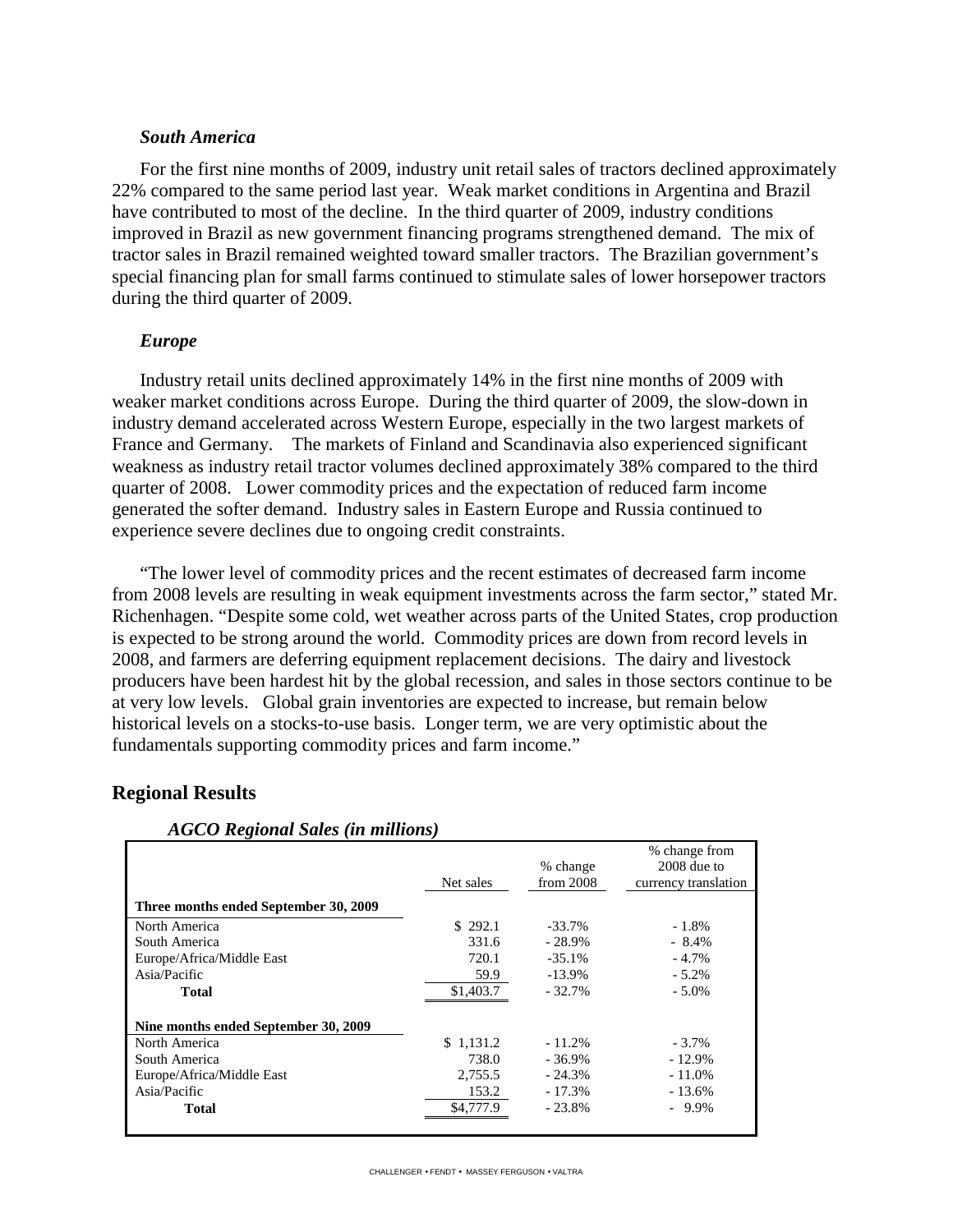#### *North America*

Net sales declined across all the major products in AGCO's North American region during the first nine months of 2009 compared to the same period in 2008, with the exception of combines. In the first nine months of 2009, income from operations increased approximately \$36.6 million compared to the same period in 2008. Results benefited from new products, reduced warranty expense and cost control initiatives, partially offset by higher levels of engineering costs.

#### *South America*

Weak market demand in Argentina and lower sales of high horsepower tractors in Brazil led to sales declines in the South American region. Income from operations decreased approximately \$82.6 million in the first nine months of 2009 compared to the same period in 2008. Lower sales and production levels, the unfavorable impact of currency translation and the shift in mix to lower horsepower tractors in Brazil combined to produce lower income from operations.

#### *Europe/Africa/Middle East*

Softer market demand across Western Europe and the depressed industry conditions in Eastern and Central Europe and Russia produced significant sales declines in the EAME region. AGCO experienced the largest declines in France, Germany and Scandinavia. Income from operations declined by approximately \$196.7 million in the first nine months of 2009 compared to the same period in 2008. Reduced sales, lower production levels and unfavorable currency translation impacts all contributed to the decline.

#### *Asia/Pacific*

Net sales in AGCO's Asia/Pacific region declined by approximately 3.8% during the first nine months of 2009 compared to the same period in 2008, excluding unfavorable currency translation impacts. Weaker market conditions in Asia were partially offset by improved sales in Australia. Income from operations in the Asia/Pacific region decreased approximately \$11.6 million in the first nine months of 2009 compared to the same period in 2008, due to lower sales and unfavorable currency translation impacts.

#### **Outlook**

Reduced farm income expectations and the weak global economy have dampened worldwide industry demand for farm equipment with no improvement expected in the fourth quarter. In North America, demand from the professional farming segment is expected to continue to soften. Demand in Brazil has begun to stabilize, resulting from government-supported finance incentives, but lingering impacts of the drought continue to hurt sales in Argentina. Weakening farm economics in Western Europe are expected to continue to reduce industry sales in key markets.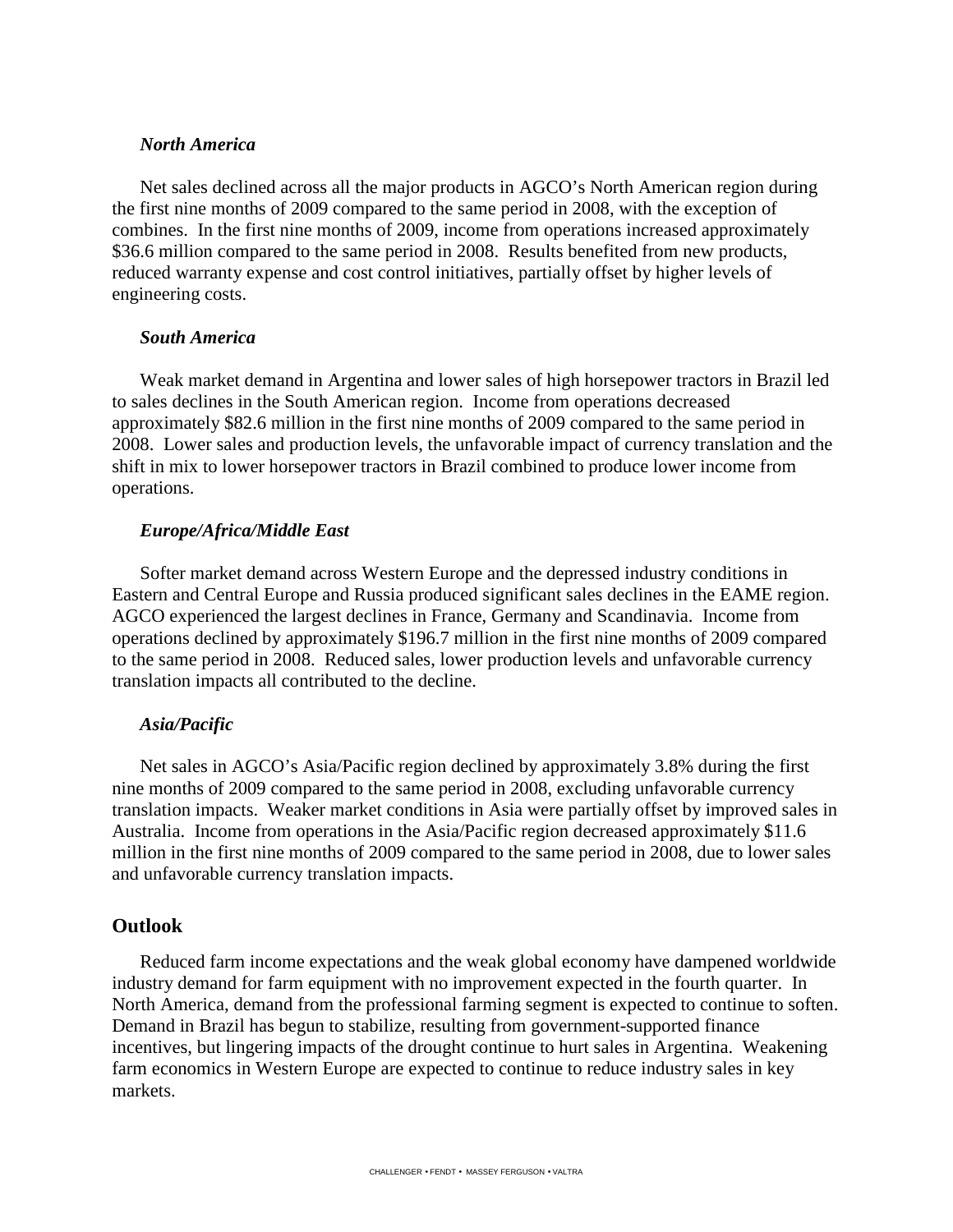For the full year of 2009, AGCO is targeting earnings per share in a range from \$1.30 to \$1.50. Net sales are expected to range from \$6.4 billion to \$6.6 billion, including unfavorable currency translation impacts of approximately \$500 million to \$600 million. AGCO's earnings are expected to be impacted by lower sales and production volumes, engineering expenses for new product development and Tier 4 emission requirements, and working capital reduction efforts.

\* \* \* \* \*

AGCO will be hosting a conference call with respect to this earnings announcement at 10:00 a.m. Eastern Time on Tuesday, October 27, 2009. The Company will refer to slides on its conference call. Interested persons can access the conference call and slide presentation via AGCO's website at www.agcocorp.com on the "Investors/Events" page. A replay of the conference call will be available approximately two hours after the conclusion of the conference call for twelve months following the call. A copy of this press release will be available on AGCO's website for at least twelve months following the call.

\* \* \* \* \*

#### *Safe Harbor Statement*

Statements that are not historical facts, including the projections of earnings per share, sales, market conditions, product offerings, investment in development and operating improvements, production volumes, industry demand, general economic conditions, working capital, crop production, commodity pricing, farm incomes, grain inventories and use, currency translation impacts and engineering expense, are forward-looking and subject to risks which could cause actual results to differ materially from those suggested by the statements. These forward-looking statements involve a number of risks and uncertainties. The following are among the factors that could cause actual results to differ materially from the results discussed in or implied by the forward-looking statements. Further information concerning these and other factors is included in AGCO's filings with the Securities and Exchange Commission, including its Form 10-K for the year ended December 31, 2008. AGCO disclaims any obligation to update any forwardlooking statements except as required by law.

- Our financial results depend entirely upon the agricultural industry, and factors that adversely affect the agricultural industry generally, including declines in the general economy, increases in farm input costs, lower commodity prices, lower farm income and changes in the availability of credit for our retail customers, will adversely affect us.
- The recent poor performance of the general economy may result in a decline in demand for our products. However, we are unable to predict with accuracy the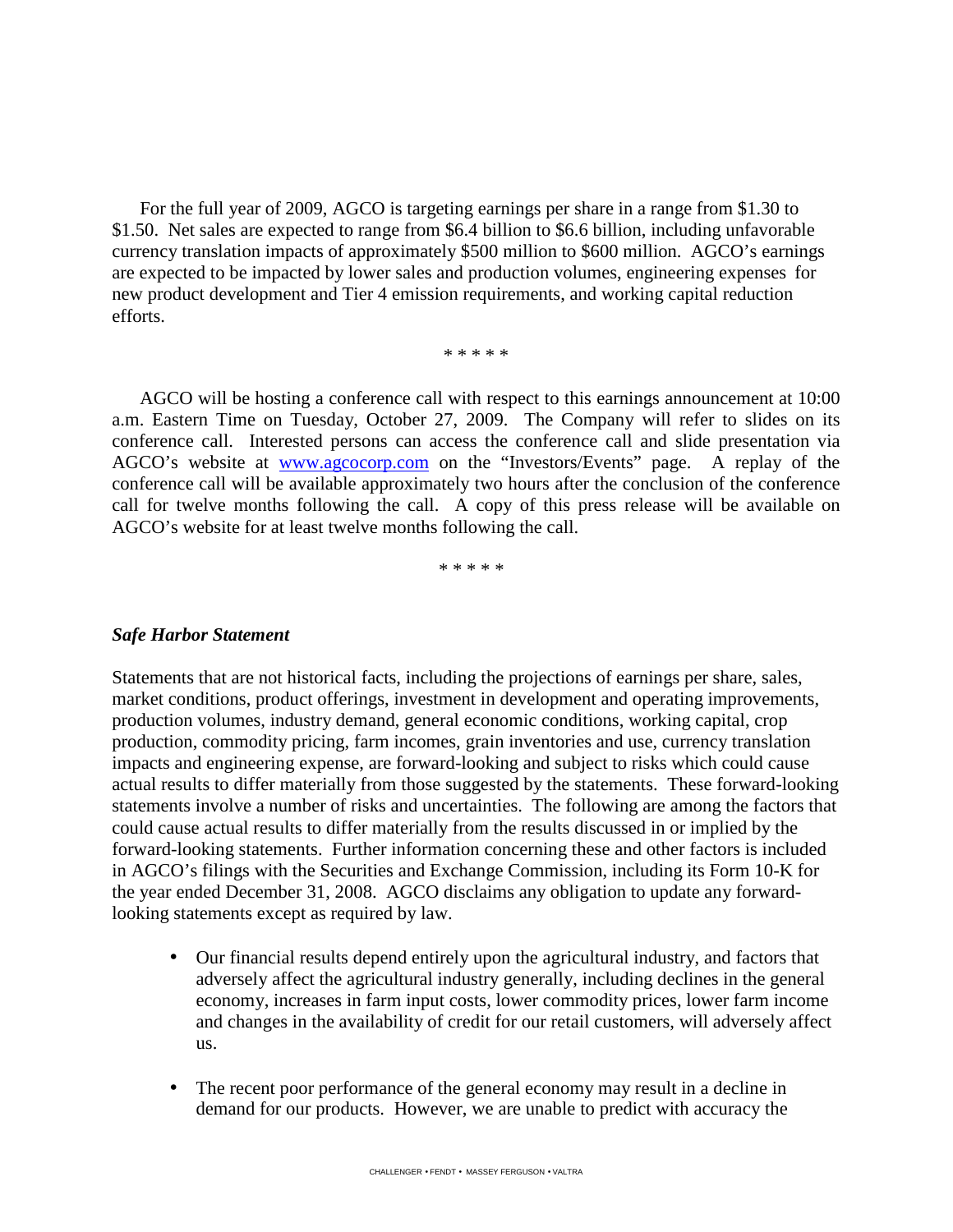amount or duration of this decline, and our forward-looking statements reflect merely our best estimates at the current time.

- A majority of our sales and manufacturing takes place outside of the United States, and, as a result, we are exposed to risks related to foreign laws, taxes, economic conditions, labor supply and relations, political conditions and governmental policies. These risks may delay or reduce our realization of value from our international operations.
- Most of the retail sales of our products are financed either by our retail finance joint ventures with Rabobank or by a bank or other private lender. During 2008, our joint ventures with Rabobank, which are dependent upon Rabobank for financing as well, financed approximately 50% of the retail sales of our tractors and combines, in the markets where the joint ventures operate. Any difficulty by Rabobank to continue to provide that financing, or any business decision by Rabobank as the controlling member of the joint ventures not to fund the business or particular aspects of it (for example, a particular country or region), would require the joint ventures to find other sources of financing (which may be difficult to obtain), or us to find another source of retail financing for our customers, or our customers would be required to utilize other retail financing providers. To the extent that financing is not available or available only at unattractive prices, our sales would be negatively impacted.
- Both AGCO and AGCO Finance have substantial accounts receivables from dealers and end-customers, and we would be adversely impacted if the collectability of these receivables was not consistent with historical experience; this collectability is dependent upon the financial strength of the farm industry, which in turn is dependent upon the general economy and commodity prices, as well as several of the other factors listed in this section.
- We recently have experienced substantial and sustained volatility with respect to currency exchange rate and interest rate changes, which can adversely affect our reported results of operations and the competitiveness of our products.
- We are subject to extensive environmental laws and regulations, and our compliance with, or our failure to comply with, existing or future laws and regulations could delay production of our products or otherwise adversely affect our business.
- We have significant pension obligations with respect to our employees and our available cash flow may be adversely affected in the event that payments become due under any pension plans that are unfunded or underfunded. Declines in the market value of the securities used to fund these obligations result in increased pension expense in future periods.
- The agricultural equipment industry is highly seasonal, and seasonal fluctuations significantly impact our results of operations and cash flows.
- Our success depends on the introduction of new products, which requires substantial expenditures.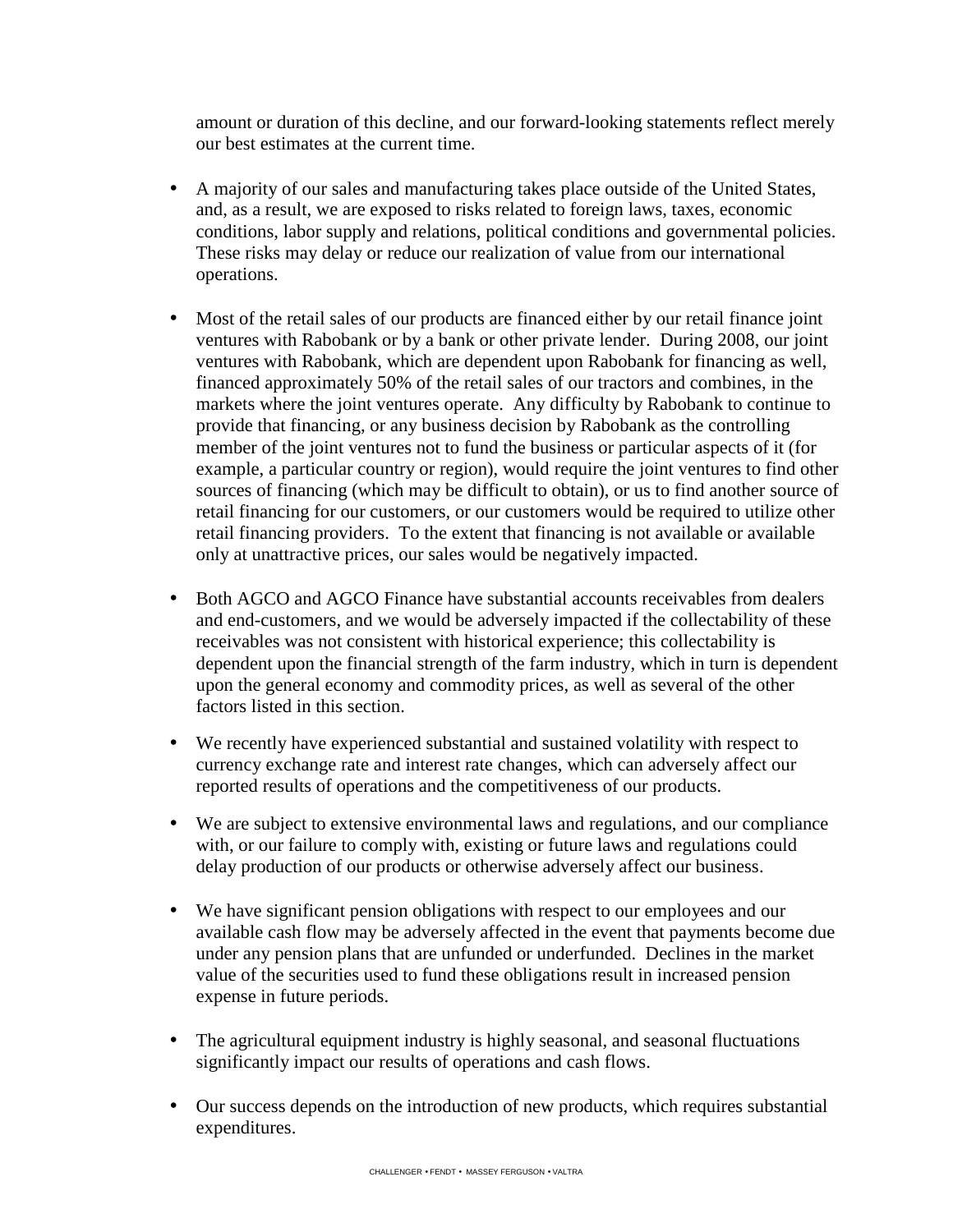- We depend on suppliers for raw materials, components and parts for our products, and any failure by our suppliers to provide products as needed, or by us to promptly address supplier issues, will adversely impact our ability to timely and efficiently manufacture and sell our products. We also are subject to raw material price fluctuations, which can adversely affect our manufacturing costs.
- We face significant competition and, if we are unable to compete successfully against other agricultural equipment manufacturers, we would lose customers and our net sales and profitability would decline.
- We have a substantial amount of indebtedness, and as result, we are subject to certain restrictive covenants and payment obligations that may adversely affect our ability to operate and expand our business.

\* \* \* \* \*

### *About AGCO*

AGCO, Your Agriculture Company (NYSE: AGCO), was founded in 1990 and offers a full product line of tractors, combines, hay tools, sprayers, forage, tillage equipment, implements and related replacement parts. AGCO agricultural products are sold under the core brands of Challenger®, Fendt®, Massey Ferguson® and Valtra®, and are distributed globally through more than 2,800 independent dealers and distributors, in more than 140 countries worldwide. AGCO provides retail financing through AGCO Finance. AGCO is headquartered in Duluth, Georgia, USA. In 2008, AGCO had net sales of \$8.4 billion.

# # # # #

Please visit our website at www.agcocorp.com.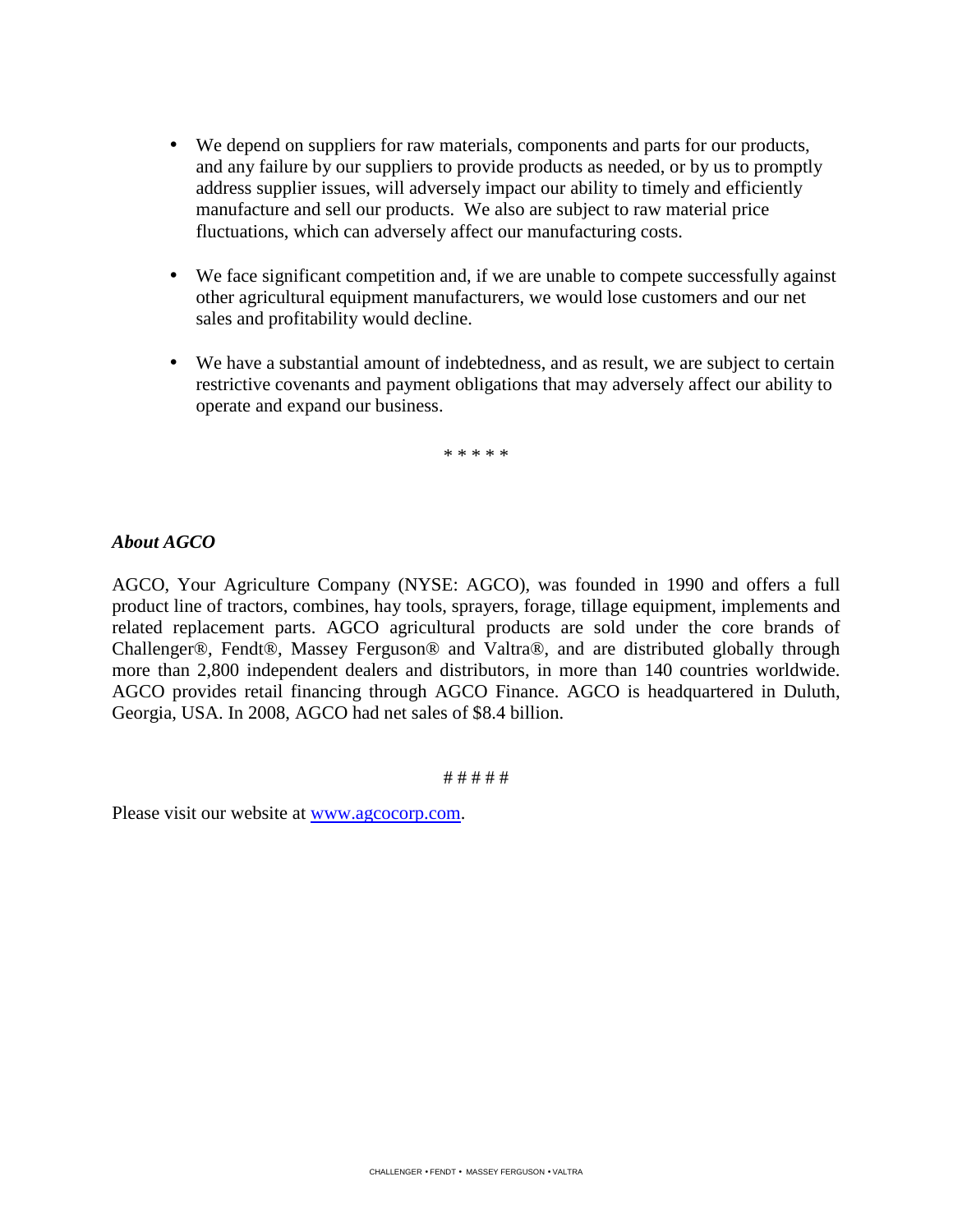# AGCO CORPORATION AND SUBSIDIARIES CONDENSED CONSOLIDATED BALANCE SHEETS (unaudited and in millions)

|                                                                      | September 30,<br>2009 | December 31,<br>2008 |  |  |
|----------------------------------------------------------------------|-----------------------|----------------------|--|--|
| <b>ASSETS</b>                                                        |                       |                      |  |  |
| <b>Current Assets:</b>                                               |                       |                      |  |  |
| Cash and cash equivalents                                            | \$<br>218.4           | \$<br>512.2          |  |  |
| Restricted cash                                                      | 4.8                   | 33.8                 |  |  |
| Accounts and notes receivable, net                                   | 785.0                 | 815.6                |  |  |
| Inventories, net                                                     | 1,444.5               | 1,389.9              |  |  |
| Deferred tax assets                                                  | 44.3                  | 56.6                 |  |  |
| Other current assets                                                 | 195.7                 | 197.1                |  |  |
| Total current assets                                                 | 2,692.7               | 3,005.2              |  |  |
| Property, plant and equipment, net                                   | 933.1                 | 811.1                |  |  |
| Investment in affiliates                                             | 322.9                 | 275.1                |  |  |
| Deferred tax assets                                                  | 36.6                  | 29.9                 |  |  |
| Other assets                                                         | 95.4                  | 69.6                 |  |  |
| Intangible assets, net                                               | 172.7                 | 176.9                |  |  |
| Goodwill                                                             | 643.5                 | 587.0                |  |  |
| Total assets                                                         | \$<br>4,896.9         | \$<br>4,954.8        |  |  |
| <b>LIABILITIES AND STOCKHOLDERS' EQUITY</b><br>Current Liabilities:  |                       |                      |  |  |
| Current portion of long-term debt                                    | \$                    | \$<br>0.1            |  |  |
| Convertible senior subordinated notes                                | 191.1                 |                      |  |  |
| Accounts payable                                                     | 618.1                 | 1,027.1              |  |  |
| Accrued expenses                                                     | 752.8                 | 799.8                |  |  |
| Other current liabilities                                            | 59.7                  | 151.5                |  |  |
| Total current liabilities                                            | 1,621.7               | 1,978.5              |  |  |
| Long-term debt, less current portion                                 | 458.5                 | 625.0                |  |  |
| Pensions and postretirement health care benefits                     | 173.9                 | 173.6                |  |  |
| Deferred tax liabilities                                             | 106.7                 | 108.1                |  |  |
| Other noncurrent liabilities                                         | 77.9                  | 49.6                 |  |  |
| <b>Total liabilities</b>                                             | 2,438.7               | 2,934.8              |  |  |
| Temporary Equity:                                                    |                       |                      |  |  |
| Equity component of redeemable convertible senior subordinated notes | 10.2                  |                      |  |  |
| Stockholders' Equity:                                                |                       |                      |  |  |
| AGCO Corporation stockholders' equity:                               |                       |                      |  |  |
| Common stock                                                         | 0.9                   | 0.9                  |  |  |
| Additional paid-in capital                                           | 1,063.3               | 1,067.4              |  |  |
| Retained earnings                                                    | 1,484.3               | 1,382.1              |  |  |
| Accumulated other comprehensive loss                                 | (107.5)               | (436.1)              |  |  |
| Total AGCO Corporation stockholders' equity                          | 2,441.0               | 2,014.3              |  |  |
| Noncontrolling interests                                             | 7.0                   | 5.7                  |  |  |
| Total stockholders' equity                                           | 2,448.0               | 2,020.0              |  |  |
| Total liabilities, temporary equity and stockholders' equity         | \$<br>4,896.9         | \$<br>4,954.8        |  |  |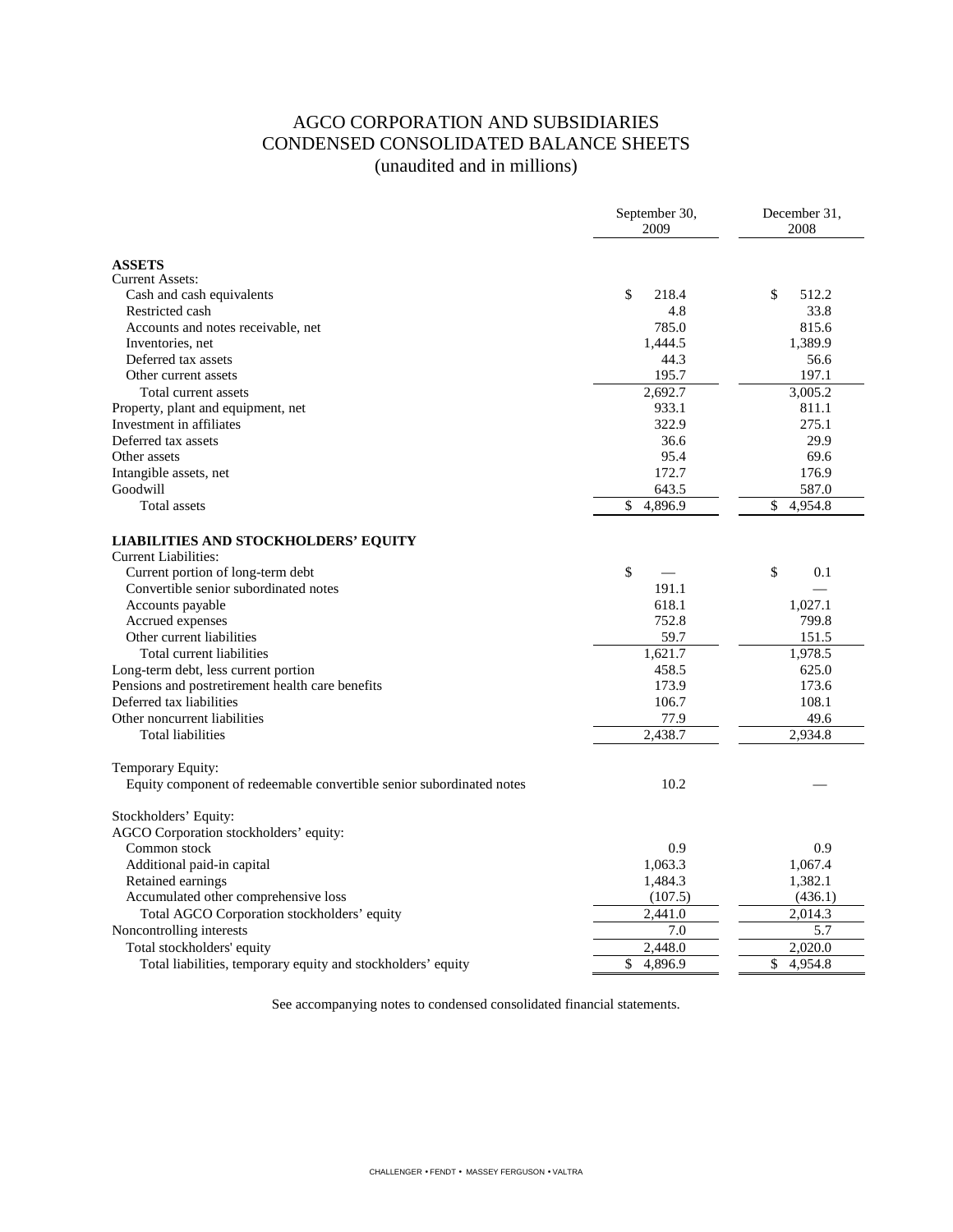# AGCO CORPORATION AND SUBSIDIARIES CONDENSED CONSOLIDATED STATEMENTS OF OPERATIONS (unaudited and in millions, except per share data)

|                                                                                                                                                    | Three Months Ended September 30,  |                                   |  |
|----------------------------------------------------------------------------------------------------------------------------------------------------|-----------------------------------|-----------------------------------|--|
|                                                                                                                                                    | 2009                              | 2008                              |  |
| Net sales<br>Cost of goods sold<br>Gross profit                                                                                                    | \$<br>1,403.7<br>1,162.3<br>241.4 | \$<br>2,085.4<br>1,705.3<br>380.1 |  |
| Selling, general and administrative expenses<br>Engineering expenses<br>Restructuring and other infrequent expenses<br>Amortization of intangibles | 155.5<br>46.3<br>1.0<br>4.6       | 183.5<br>49.8<br>0.1<br>5.0       |  |
| Income from operations                                                                                                                             | 34.0                              | 141.7                             |  |
| Interest expense, net<br>Other expense, net                                                                                                        | 10.5<br>5.7                       | 5.7<br>2.9                        |  |
| Income before income taxes and equity in net earnings of affiliates                                                                                | 17.8                              | 133.1                             |  |
| Income tax provision                                                                                                                               | 14.8                              | 42.7                              |  |
| Income before equity in net earnings of affiliates                                                                                                 | 3.0                               | 90.4                              |  |
| Equity in net earnings of affiliates                                                                                                               | 7.0                               | 8.6                               |  |
| Net income                                                                                                                                         | 10.0                              | 99.0                              |  |
| Net loss attributable to noncontrolling interests                                                                                                  | 1.1                               |                                   |  |
| Net income attributable to AGCO Corporation and subsidiaries                                                                                       | \$<br>11.1                        | \$<br>99.0                        |  |
| Net income per common share attributable to AGCO Corporation and subsidiaries:                                                                     |                                   |                                   |  |
| Basic<br>Diluted                                                                                                                                   | \$<br>0.12<br>\$<br>0.12          | \$<br>1.08<br>\$<br>1.01          |  |
| Weighted average number of common and common equivalent shares outstanding:<br>Basic<br>Diluted                                                    | 92.3<br>94.8                      | 91.7<br>98.3                      |  |
|                                                                                                                                                    |                                   |                                   |  |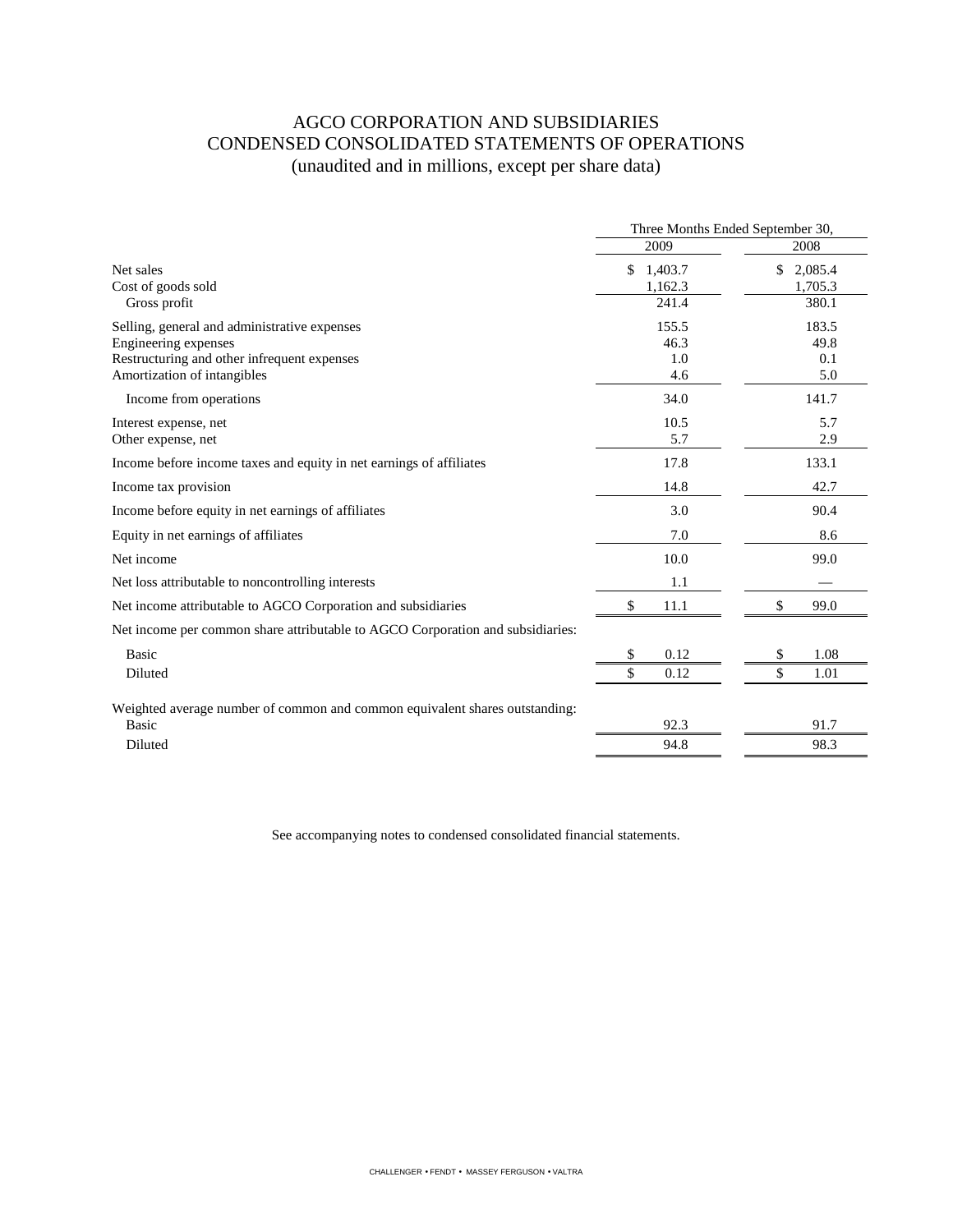# AGCO CORPORATION AND SUBSIDIARIES CONDENSED CONSOLIDATED STATEMENTS OF OPERATIONS (unaudited and in millions, except per share data)

|                                                                                | Nine Months Ended September 30, |                          |  |
|--------------------------------------------------------------------------------|---------------------------------|--------------------------|--|
|                                                                                | 2009                            | 2008                     |  |
| Net sales<br>Cost of goods sold                                                | \$4,777.9<br>3,972.7            | \$<br>6,267.4<br>5,143.9 |  |
| Gross profit                                                                   | 805.2                           | 1,123.5                  |  |
| Selling, general and administrative expenses                                   | 471.3                           | 535.1                    |  |
| Engineering expenses                                                           | 146.4                           | 148.2                    |  |
| Restructuring and other infrequent expenses                                    | 3.8                             | 0.3                      |  |
| Amortization of intangibles                                                    | 13.3                            | 14.9                     |  |
| Income from operations                                                         | 170.4                           | 425.0                    |  |
| Interest expense, net                                                          | 33.9                            | 23.3                     |  |
| Other expense, net                                                             | 20.5                            | 18.5                     |  |
| Income before income taxes and equity in net earnings of affiliates            | 116.0                           | 383.2                    |  |
| Income tax provision                                                           | 43.6                            | 128.0                    |  |
| Income before equity in net earnings of affiliates                             | 72.4                            | 255.2                    |  |
| Equity in net earnings of affiliates                                           | 28.9                            | 32.2                     |  |
| Net income                                                                     | 101.3                           | 287.4                    |  |
| Net loss attributable to noncontrolling interests                              | 0.9                             |                          |  |
| Net income attributable to AGCO Corporation and subsidiaries                   | \$<br>102.2                     | \$<br>287.4              |  |
| Net income per common share attributable to AGCO Corporation and subsidiaries: |                                 |                          |  |
| Basic                                                                          | \$<br>1.11                      | \$<br>3.13               |  |
| Diluted                                                                        | \$<br>1.09                      | \$<br>2.91               |  |
| Weighted average number of common and common equivalent shares outstanding:    |                                 |                          |  |
| Basic                                                                          | 92.2                            | 91.7                     |  |
| Diluted                                                                        | 93.5                            | 98.9                     |  |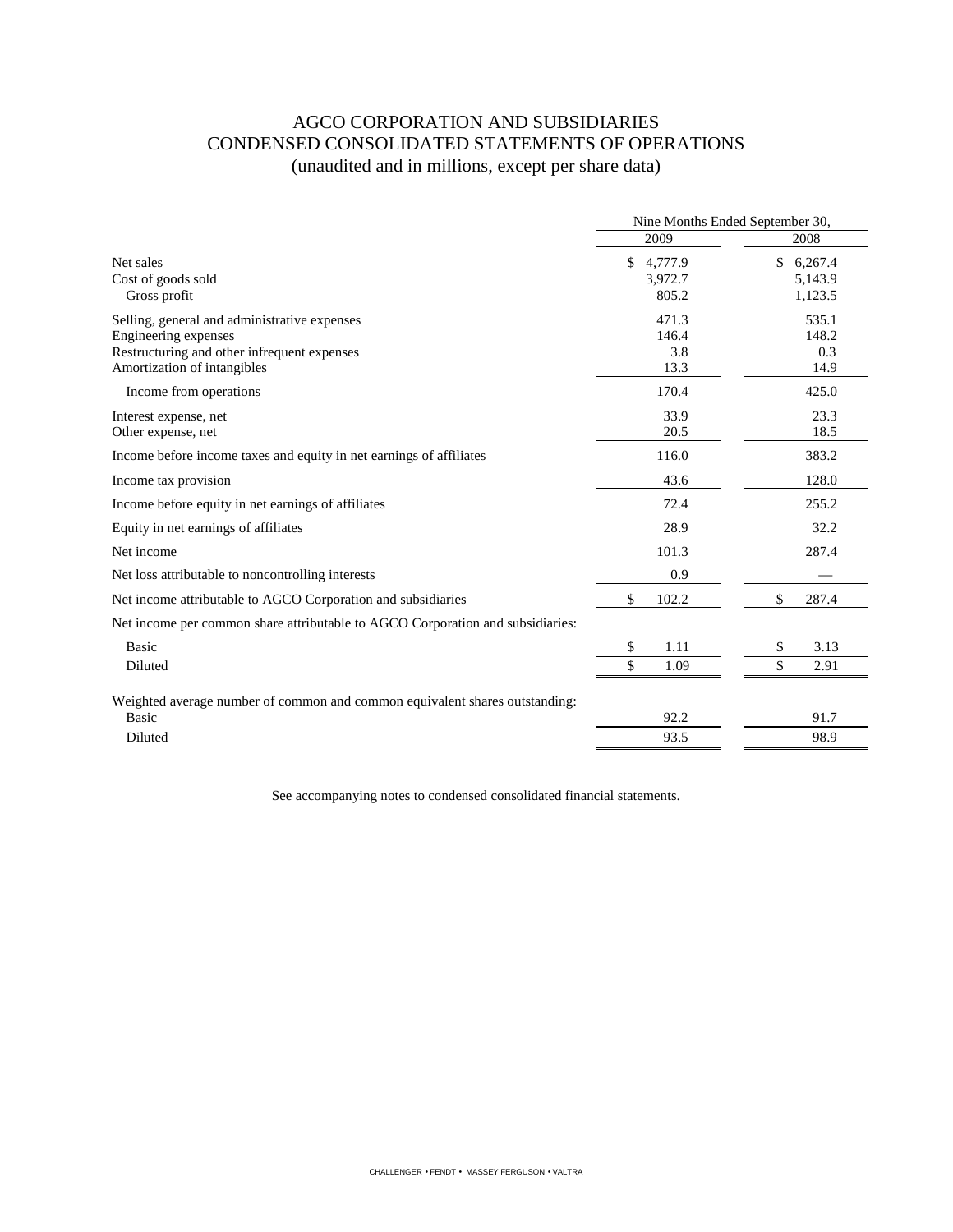# AGCO CORPORATION AND SUBSIDIARIES CONDENSED CONSOLIDATED STATEMENTS OF CASH FLOWS (unaudited and in millions)

|                                                                                 | Nine Months Ended September 30, |             |  |
|---------------------------------------------------------------------------------|---------------------------------|-------------|--|
|                                                                                 | 2009                            | 2008        |  |
| Cash flows from operating activities:                                           |                                 |             |  |
| Net income attributable to AGCO Corporation and subsidiaries                    | \$<br>102.2                     | \$<br>287.4 |  |
| Adjustments to reconcile net income to net cash (used in) provided by operating |                                 |             |  |
| activities:                                                                     |                                 |             |  |
| Depreciation                                                                    | 91.0                            | 95.0        |  |
| Deferred debt issuance cost amortization                                        | 2.1                             | 2.5         |  |
| Amortization of intangibles                                                     | 13.3                            | 14.9        |  |
| Amortization of debt discount                                                   | 11.3                            | 10.6        |  |
| Stock compensation                                                              | 11.3                            | 21.8        |  |
| Equity in net earnings of affiliates, net of cash received                      | (14.5)                          | (18.8)      |  |
| Deferred income tax provision                                                   | (7.9)                           | 2.8         |  |
| Gain on sale of property, plant and equipment                                   | (0.3)                           | (0.2)       |  |
| Changes in operating assets and liabilities:                                    |                                 |             |  |
| Accounts and notes receivable, net                                              | 71.4                            | (72.0)      |  |
| Inventories, net                                                                | 55.2                            | (391.4)     |  |
| Other current and noncurrent assets                                             | 16.3                            | (56.0)      |  |
| Accounts payable                                                                | (413.6)                         | 50.8        |  |
| Accrued expenses                                                                | (83.5)                          | 113.6       |  |
| Other current and noncurrent liabilities                                        | (16.5)                          | (13.1)      |  |
| Total adjustments                                                               | (264.4)                         | (239.5)     |  |
| Net cash (used in) provided by operating activities                             | (162.2)                         | 47.9        |  |
| Cash flows from investing activities:                                           |                                 |             |  |
| Purchases of property, plant and equipment                                      | (149.4)                         | (155.5)     |  |
| Proceeds from sale of property, plant and equipment                             | 1.8                             | 3.0         |  |
| Investments in unconsolidated affiliates                                        | (1.1)                           | (0.4)       |  |
| Restricted cash and other                                                       | 32.2                            |             |  |
| Net cash used in investing activities                                           | (116.5)                         | (152.9)     |  |
| Cash flows from financing activities:                                           |                                 |             |  |
| (Repayment of) proceeds from debt obligations, net                              | (55.5)                          | 12.7        |  |
| Proceeds from issuance of common stock                                          |                                 | 0.3         |  |
| Payment of minimum tax withholdings on stock compensation                       | (5.2)                           | (3.2)       |  |
| Payment of debt issuance costs                                                  |                                 | (1.3)       |  |
| Investments by noncontrolling interests                                         | 1.3                             |             |  |
| Net cash (used in) provided by financing activities                             | (59.4)                          | 8.5         |  |
| Effect of exchange rate changes on cash and cash equivalents                    | 44.3                            | (36.1)      |  |
| Decrease in cash and cash equivalents                                           | (293.8)                         | (132.6)     |  |
| Cash and cash equivalents, beginning of period                                  | 512.2                           | 582.4       |  |
| Cash and cash equivalents, end of period                                        | \$<br>218.4                     | \$<br>449.8 |  |
|                                                                                 |                                 |             |  |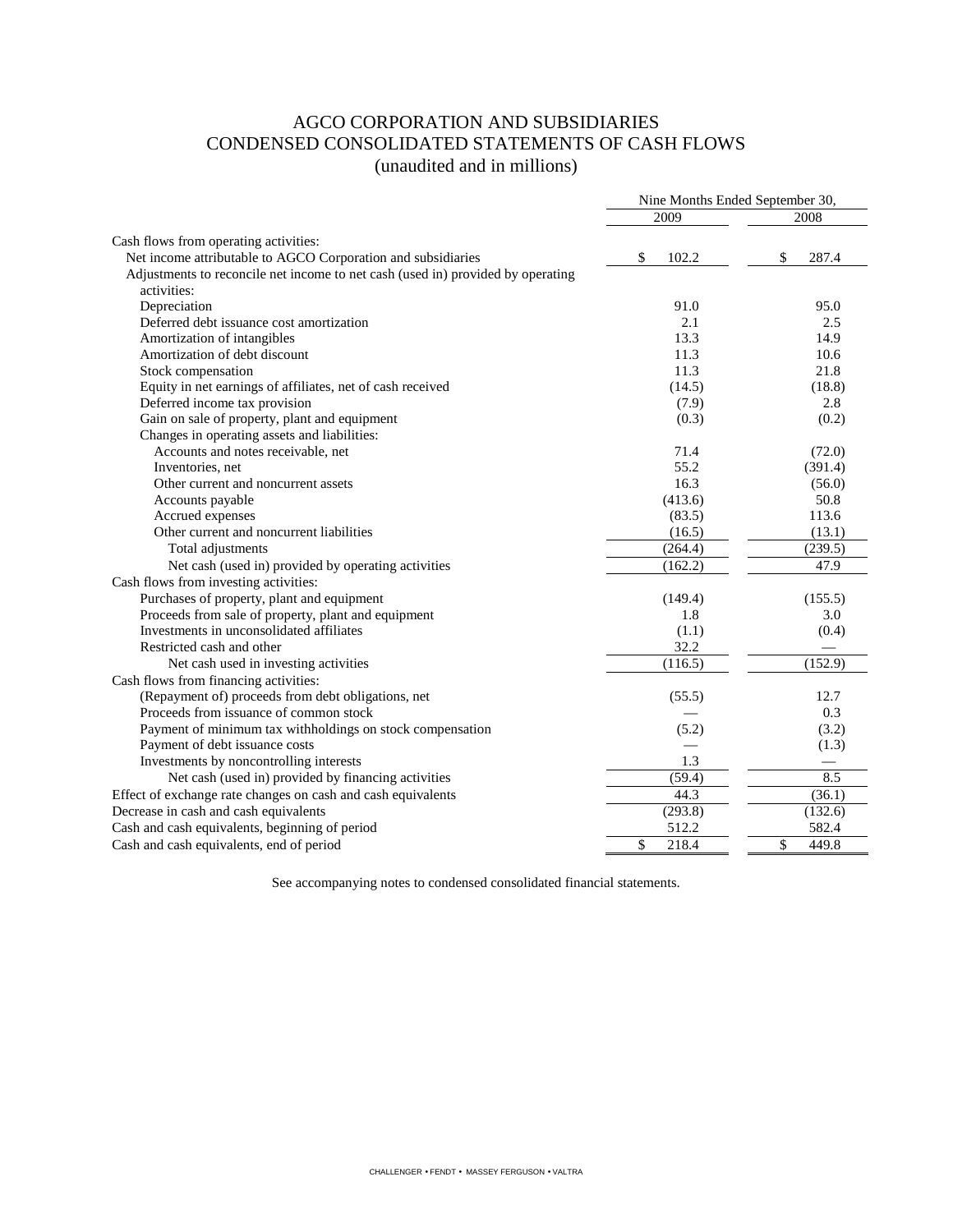# AGCO CORPORATION AND SUBSIDIARIES NOTES TO CONDENSED CONSOLIDATED FINANCIAL STATEMENTS (unaudited, in millions, except per share data)

#### **1. STOCK COMPENSATION EXPENSE**

The Company recorded stock compensation expense as follows:

|                                              | Three Months Ended |     |      |               | Nine Months Ended |      |  |      |
|----------------------------------------------|--------------------|-----|------|---------------|-------------------|------|--|------|
|                                              | September 30,      |     |      | September 30, |                   |      |  |      |
|                                              | 2008<br>2009       |     | 2009 |               |                   | 2008 |  |      |
| Cost of goods sold                           |                    | 0.1 |      |               |                   | 0.6  |  | 0.7  |
| Selling, general and administrative expenses |                    | 2.8 |      |               |                   | 11.0 |  | 21.3 |
| Total stock compensation expense             |                    | 2.9 |      | 6.8           |                   | 1.6  |  | 22.0 |

#### **2. RESTRUCTURING AND OTHER INFREQUENT EXPENSES**

During the third quarter of 2009, the Company recorded restructuring and other infrequent expenses of approximately \$1.0 million. These charges primarily related to severance and other related costs associated with the Company's rationalization of its operations in the United States, the United Kingdom and Finland. The Company recorded restructuring and other infrequent expenses of approximately \$2.8 million associated with these rationalizations during the second quarter of 2009. The rationalizations will result in the termination of approximately 332 employees. Approximately \$2.8 million of severance and other related costs had been paid as of September 30, 2009, and 257 of the employees had been terminated. The remaining \$1.0 million of severance and other related costs accrued as of September 30, 2009 are expected to be paid during 2009 and early 2010.

#### **3. INDEBTEDNESS**

Indebtedness at September 30, 2009 and December 31, 2008 consisted of the following:

|                                                     | September 30,<br>2009 | December 31,<br>2008 |
|-----------------------------------------------------|-----------------------|----------------------|
| $6\frac{7}{8}\%$ Senior subordinated notes due 2014 | 292.7                 | 279.4                |
| 134% Convertible senior subordinated notes due 2033 | 191.1                 | 185.3                |
| 1¼% Convertible senior subordinated notes due 2036  | 165.7                 | 160.3                |
| Other long-term debt                                | 0.1                   | 0.1                  |
|                                                     | 649.6                 | 625.1                |
| Current portion of long-term debt<br>Less:          |                       | (0.1)                |
| 134% Convertible senior subordinated notes due 2033 | (191.1)               |                      |
| Total indebtedness, less current portion            | 458.5                 | 625.0                |

 Holders of the Company's 1¾% convertible senior subordinated notes due 2033 and 1¼% convertible senior subordinated notes due 2036 may convert the notes if, during any fiscal quarter, the closing sales price of the Company's common stock exceeds 120% of the conversion price of \$22.36 per share for the 1¾% convertible senior subordinated notes and \$40.73 per share for the 1¼% convertible senior subordinated notes for at least 20 trading days in the 30 consecutive trading days ending on the last trading day of the preceding fiscal quarter. As of September 30, 2009, the closing sales price of the Company's common stock had exceeded 120% of the conversion price of the 1¾% convertible senior subordinated notes for at least 20 trading days in the 30 consecutive trading days ending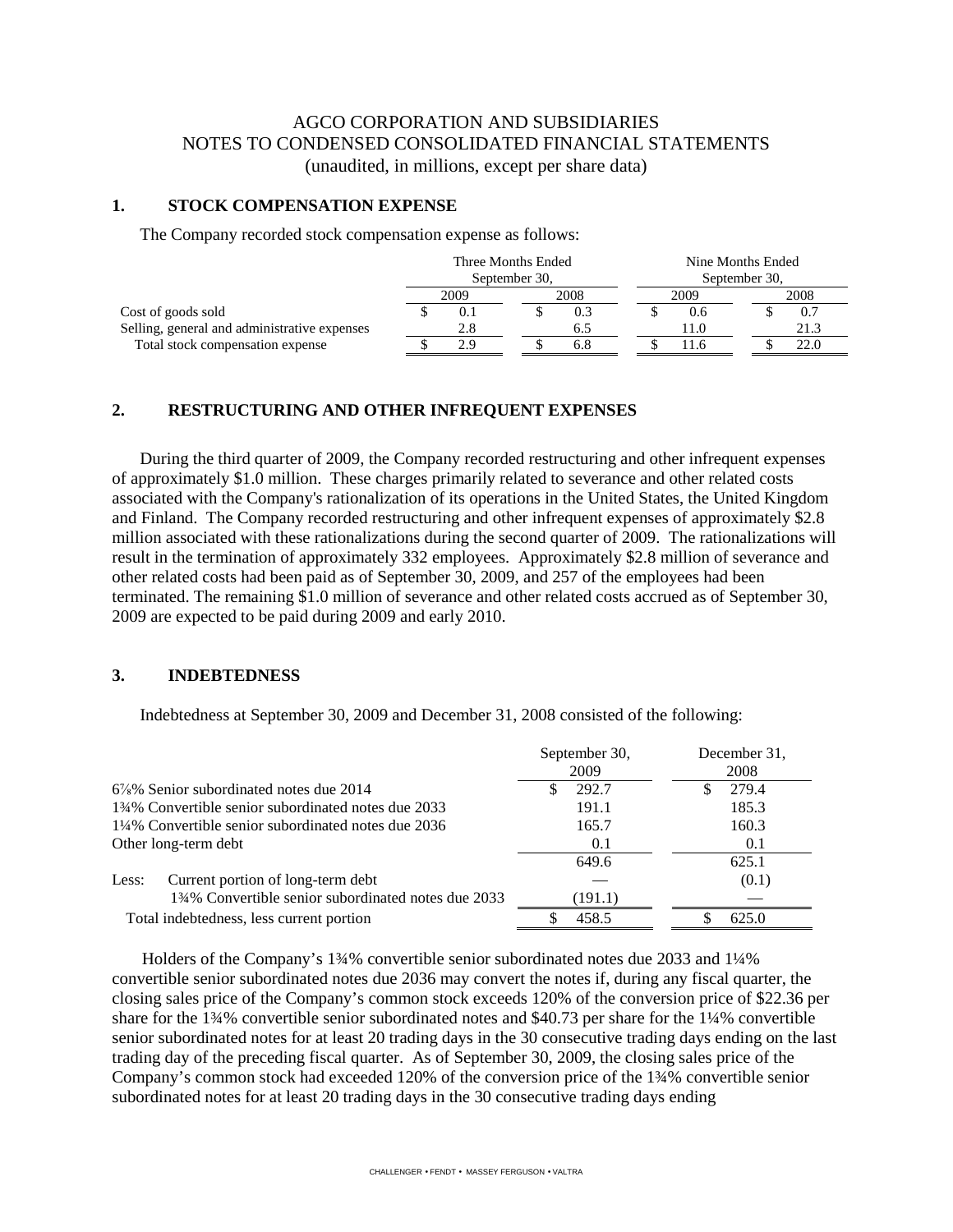September 30, 2009, and, therefore, the Company classified the notes as a current liability. In accordance with Accounting Standards Update No. 2009-04, "Accounting for Redeemable Equity Instruments," the Company also classified the equity component of the 1¾% convertible senior subordinated notes as "temporary equity." The amount classified as "temporary equity" was measured as the excess of (a) the amount of cash that would be required to be paid upon conversion over (b) the current carrying amount of the liability-classified component. Future classification of both notes between current and long-term debt and classification of the equity component of both notes as "temporary equity" is dependent on the closing sales price of the Company's common stock during future quarters. The Company believes it is unlikely the holders of the notes would convert the notes under the provisions of the indenture agreement, thereby requiring the Company to repay the principal portion in cash. In the event the notes were converted, the Company believes it could repay the notes with available cash on hand, funds from the Company's \$300.0 million multi-currency revolving credit facility, or a combination of these sources.

#### **4. INVENTORIES**

Inventories at September 30, 2009 and December 31, 2008 were as follows:

|                              | September 30,<br>2009 | December 31.<br>2008 |
|------------------------------|-----------------------|----------------------|
| Finished goods               | 641.2                 | 484.9                |
| Repair and replacement parts | 394.2                 | 396.1                |
| Work in process              | 127.8                 | 130.5                |
| Raw materials                | 281.3                 | 378.4                |
| Inventories, net             | \$1,444.5             | \$1,389.9            |

# **5. ACCOUNTS RECEIVABLE SECURITIZATION**

The Company sells wholesale accounts receivable on a revolving basis to commercial paper conduits either on a direct basis or through a wholly-owned special purpose United States subsidiary under its United States and Canadian securitization facilities and through a qualifying special purpose entity in the United Kingdom under its European securitization facility. Outstanding funding under these facilities totaled approximately \$491.0 million at September 30, 2009 and \$483.2 million at December 31, 2008. The funded balance has the effect of reducing accounts receivable and short-term liabilities by the same amount. Losses on sales of receivables primarily from securitization facilities included in other expense, net were \$1.5 million and \$7.2 million for the three months ended September 30, 2009 and 2008, respectively, and \$11.7 million and \$21.6 million for the nine months ended September 30, 2009 and 2008, respectively.

#### **6. EARNINGS PER SHARE**

The Company's convertible senior subordinated notes provide for (i) the settlement upon conversion in cash up to the principal amount of the converted notes with any excess conversion value settled in shares of the Company's common stock, and (ii) the conversion rate to be increased under certain circumstances if the notes are converted in connection with certain change of control transactions. Dilution of weighted shares outstanding will depend on the Company's stock price for the excess conversion value using the treasury stock method. A reconciliation of net income attributable to AGCO Corporation and subsidiaries and weighted average common shares outstanding for purposes of calculating basic and diluted earnings per share for the three and nine months ended September 30, 2009 and 2008 is as follows: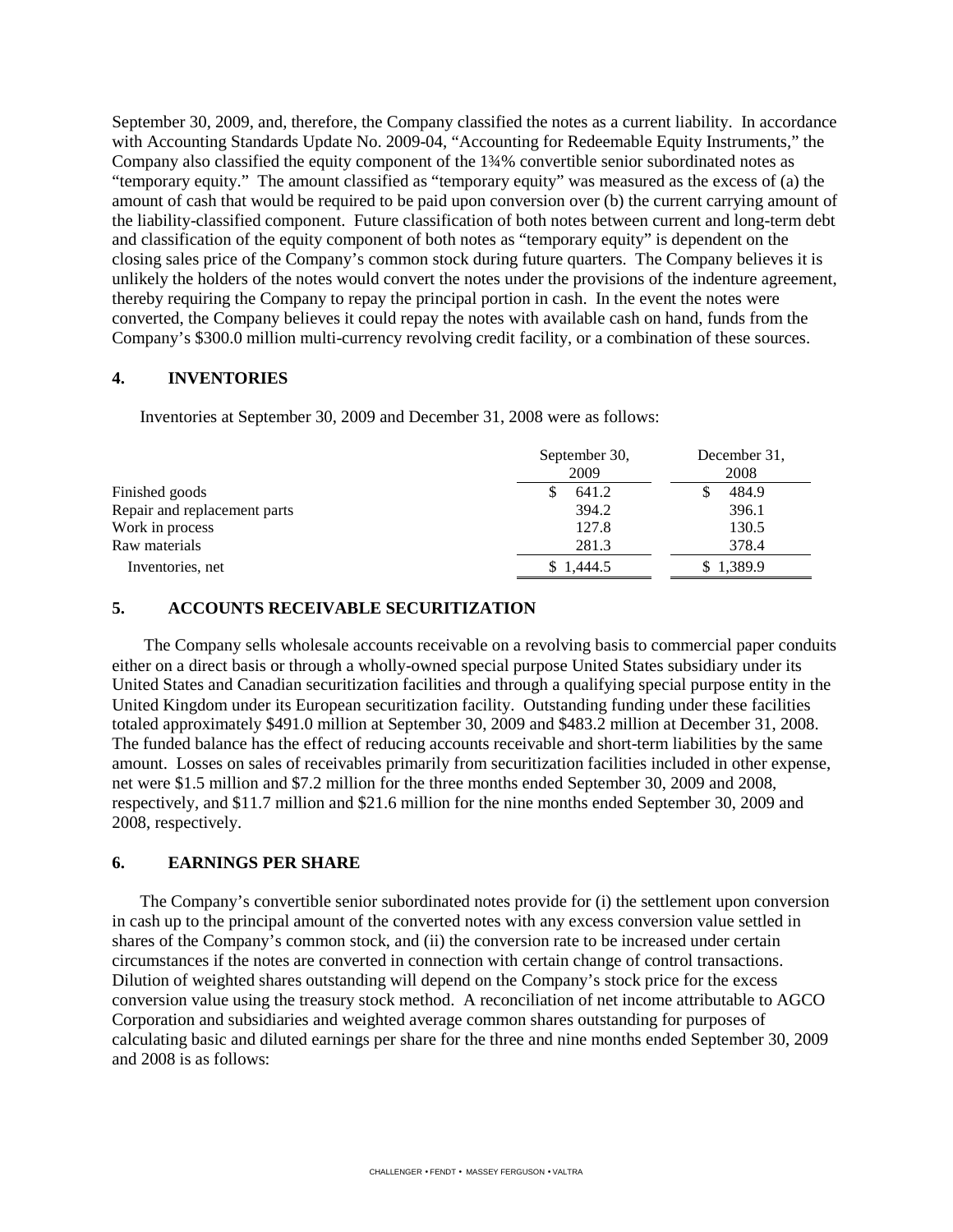|                                                                                                                                                               | Three Months Ended September 30, |            | Nine Months Ended September 30, |             |  |  |
|---------------------------------------------------------------------------------------------------------------------------------------------------------------|----------------------------------|------------|---------------------------------|-------------|--|--|
|                                                                                                                                                               | 2009                             | 2008       | 2009                            | 2008        |  |  |
| Basic net income per share:<br>Net income attributable to AGCO<br>Corporation and subsidiaries<br>Weighted average number of common                           | \$<br>11.1                       | 99.0<br>\$ | 102.2<br>\$                     | \$<br>287.4 |  |  |
| shares outstanding                                                                                                                                            | 92.3                             | 91.7       | 92.2                            | 91.7        |  |  |
| Basic net income per share attributable to<br>AGCO Corporation and subsidiaries                                                                               | 0.12<br>S                        | 1.08<br>\$ | 1.11<br>\$                      | 3.13        |  |  |
| Diluted net income per share:<br>Net income attributable to AGCO<br>Corporation and subsidiaries for<br>purposes of computing<br>diluted net income per share | 11.1<br>\$                       | 99.0<br>\$ | 102.2<br>S                      | 287.4<br>S  |  |  |
| Weighted average number of common<br>shares outstanding<br>Dilutive stock options, performance<br>share awards and restricted                                 | 92.3                             | 91.7       | 92.2                            | 91.7        |  |  |
| stock awards<br>Weighted average assumed conversion                                                                                                           | 0.2                              | 0.2        | 0.1                             | 0.2         |  |  |
| of contingently convertible senior<br>subordinated notes                                                                                                      | 2.3                              | 6.4        | 1.2                             | 7.0         |  |  |
| Weighted average number of common<br>and common equivalent shares<br>outstanding for purposes of<br>computing diluted earnings per<br>share                   | 94.8                             | 98.3       | 93.5                            | 98.9        |  |  |
| Diluted net income per share attributable to<br>AGCO Corporation and subsidiaries                                                                             | \$<br>0.12                       | 1.01<br>\$ | \$<br>1.09                      | \$<br>2.91  |  |  |

# **7. SEGMENT REPORTING**

The Company has four reportable segments: North America; South America; Europe/Africa/Middle East; and Asia/Pacific. Each regional segment distributes a full range of agricultural equipment and related replacement parts. The Company evaluates segment performance primarily based on income from operations. Sales for each regional segment are based on the location of the third-party customer. The Company's selling, general and administrative expenses and engineering expenses are charged to each segment based on the region and division where the expenses are incurred. As a result, the components of income from operations for one segment may not be comparable to another segment. Segment results for the three and nine months ended September 30, 2009 and 2008 are as follows: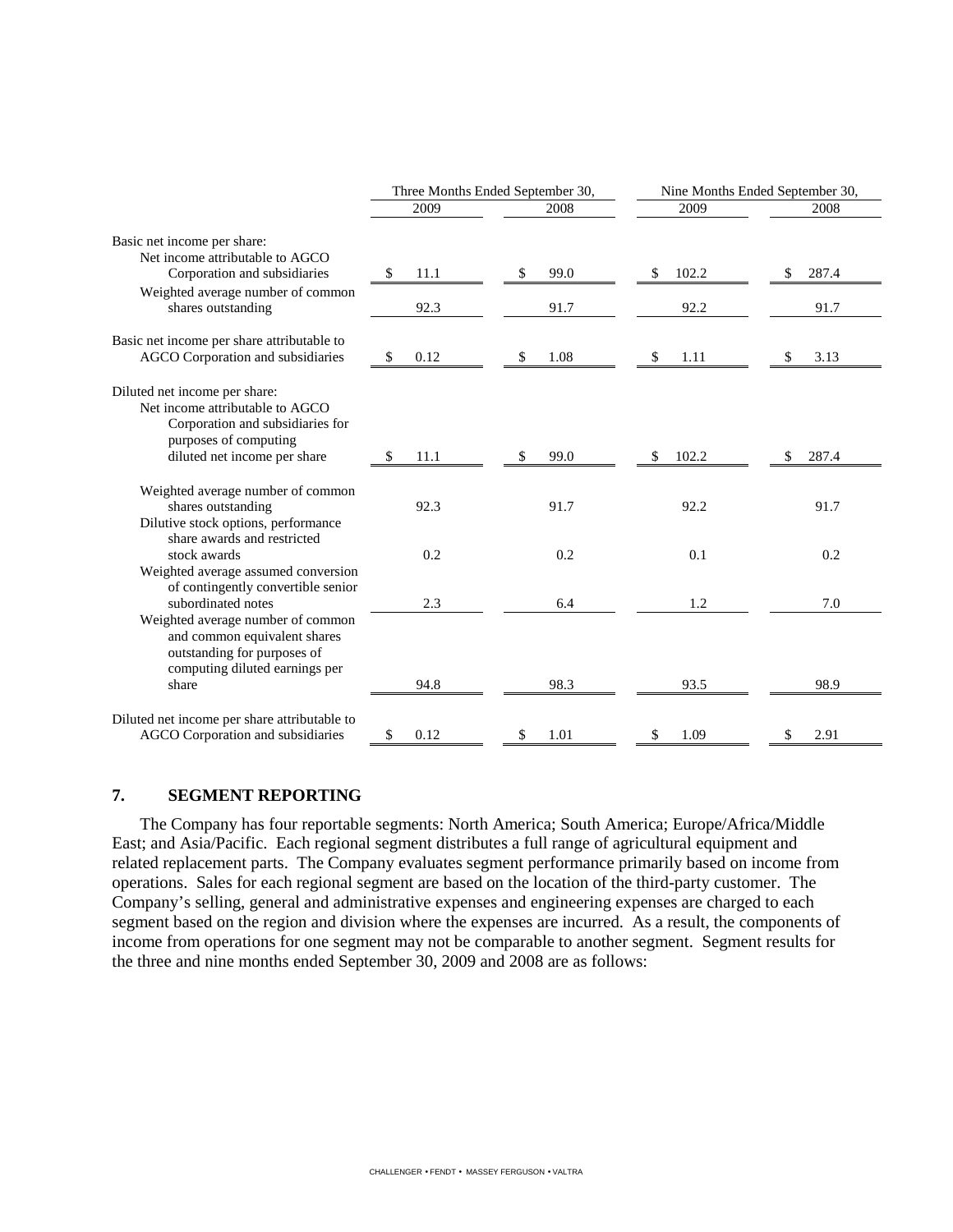| Three Months Ended<br>September 30, | North<br>America | South<br>America | Europe/Africa/<br>Middle East | Asia/<br>Pacific           | Consolidated |
|-------------------------------------|------------------|------------------|-------------------------------|----------------------------|--------------|
| 2009                                |                  |                  |                               |                            |              |
| Net sales                           | \$292.1          | \$331.6          | 720.1<br>\$.                  | \$<br>59.9                 | \$1,403.7    |
| (Loss) income from operations       | (2.8)            | 22.9             | 28.2                          | 7.8                        | 56.1         |
| 2008                                |                  |                  |                               |                            |              |
| Net sales                           | \$440.4          | \$466.6          | \$1,108.8                     | \$<br>69.6                 | \$2,085.4    |
| Income from operations              | 4.7              | 41.0             | 110.8                         | 12.1                       | 168.6        |
|                                     |                  |                  |                               |                            |              |
| Nine Months Ended<br>September 30,  | North<br>America | South<br>America | Europe/Africa/<br>Middle East | Asia $\sqrt{ }$<br>Pacific | Consolidated |
| 2009                                |                  |                  |                               |                            |              |
| Net sales                           | \$1,131.2        | 738.0<br>\$.     | \$2,755.5                     | \$153.2                    | \$4,777.9    |
| Income from operations              | 27.0             | 29.3             | 186.9                         | 14.2                       | 257.4        |
| 2008                                |                  |                  |                               |                            |              |
| Net sales                           | \$1,273.8        | \$1,169.1        | \$3,639.1                     | \$185.4                    | \$6,267.4    |
| (Loss) income from operations       | (9.6)            | 111.9            | 383.6                         | 25.8                       | 511.7        |

A reconciliation from the segment information to the consolidated balances for income from operations is set forth below:

|                                             | Three Months Ended<br>September 30, |        |      | Nine Months Ended<br>September 30, |  |        |  |        |
|---------------------------------------------|-------------------------------------|--------|------|------------------------------------|--|--------|--|--------|
|                                             | 2008<br>2009                        |        | 2009 |                                    |  | 2008   |  |        |
| Segment income from operations              |                                     | 56.1   |      | 168.6                              |  | 257.4  |  | 511.7  |
| Corporate expenses                          |                                     | (13.7) |      | (15.3)                             |  | (58.9) |  | (50.2) |
| Stock compensation expense                  |                                     | (2.8)  |      | (6.5)                              |  | (11.0) |  | (21.3) |
| Restructuring and other infrequent expenses |                                     | (1.0)  |      | (0.1)                              |  | (3.8)  |  | (0.3)  |
| Amortization of intangibles                 |                                     | (4.6)  |      | (5.0)                              |  | (13.3) |  | (14.9) |
| Consolidated income from operations         |                                     | 34.0   |      | 141.7                              |  | 170.4  |  | 425.0  |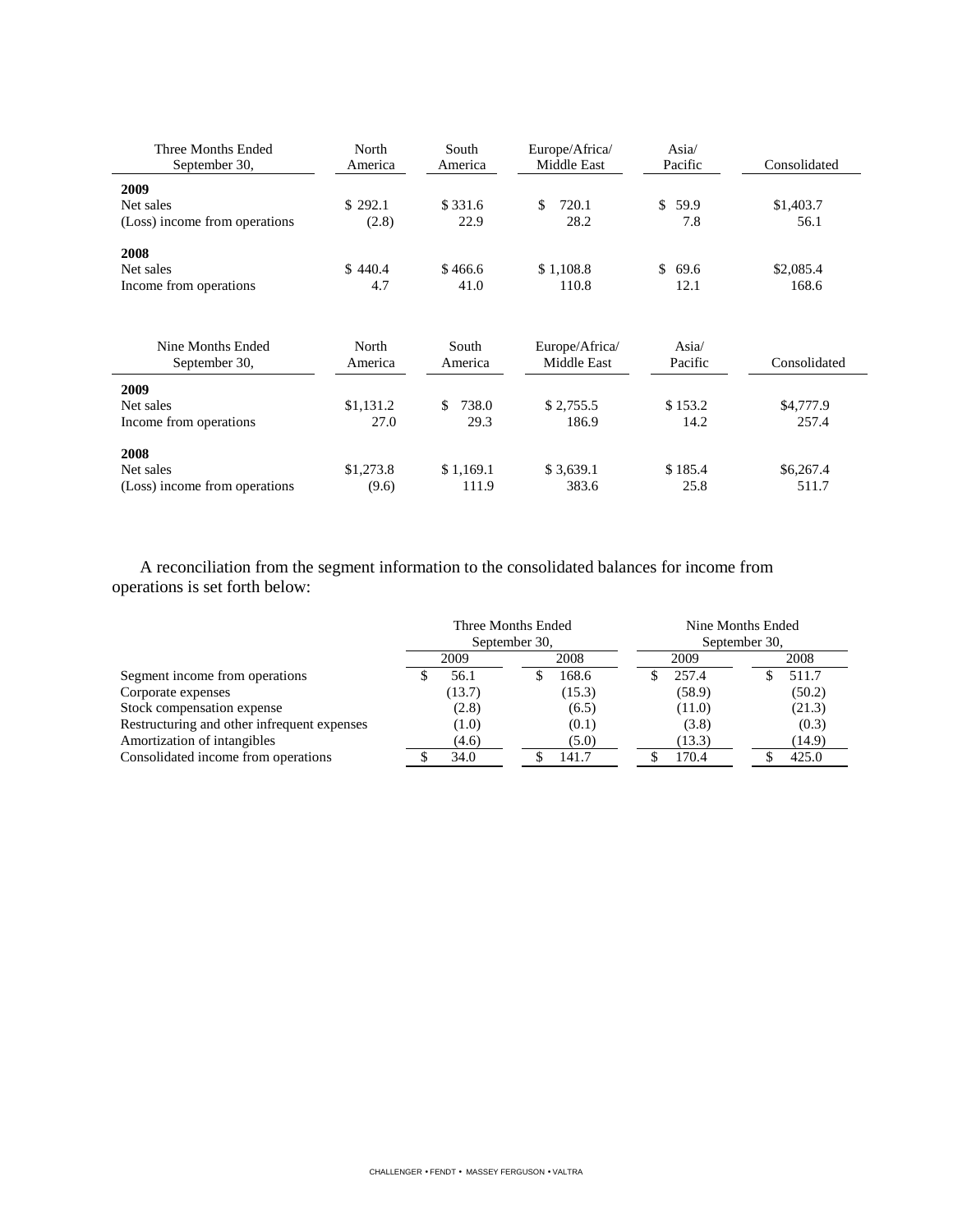#### **RECONCILIATION OF NON-GAAP MEASURES**

This earnings release discloses adjusted income from operations, net income and earnings per share, all of which exclude amounts that differ from the most directly comparable measure calculated in accordance with U.S. generally accepted accounting principles ("GAAP"). A reconciliation of each of these financial measures to the most directly comparable GAAP measure is included below.

The following is a reconciliation of adjusted income from operations, net income and earnings per share to reported income from operations, net income and earnings per share for the three months ended September 30, 2009 and 2008 (in millions, except per share data):

|                                        | Three months ended September 30,    |                              |                                  |                              |                                     |                                  |  |  |
|----------------------------------------|-------------------------------------|------------------------------|----------------------------------|------------------------------|-------------------------------------|----------------------------------|--|--|
|                                        | 2009                                |                              |                                  | 2008                         |                                     |                                  |  |  |
|                                        | Income<br>From<br><b>Operations</b> | <b>Net</b><br>$Income^{(1)}$ | Earnings<br>Per<br>$Share^{(1)}$ | Income<br>From<br>Operations | <b>Net</b><br>Income <sup>(1)</sup> | Earnings<br>Per<br>$Share^{(1)}$ |  |  |
| As adjusted<br>Restructuring and other | \$35.0                              | 12.0<br>\$.                  | \$0.13                           | \$141.8                      | 99.1<br>\$                          | \$1.01                           |  |  |
| infrequent expenses $^{(2)}$           | 1.0                                 | 0.9                          | 0.01                             | 0.1                          | 0.1                                 |                                  |  |  |
| As reported                            | 34.0<br>S.                          | 11.1<br>S                    | \$ 0.12                          | \$141.7                      | 99.0<br>S.                          | \$ 1.01                          |  |  |

(1) Net income and earnings per share amounts are after tax.<br>(2) The restructuring and other infrequent expenses record

The restructuring and other infrequent expenses recorded during the third quarter of 2009 related primarily to severance costs associated with the Company's rationalization of its operations in the United States, the United Kingdom and Finland. The restructuring and other infrequent expenses recorded during the third quarter of 2008 related primarily to severance and employee relocation costs associated with the Company's rationalization of its Valtra sales office located in France.